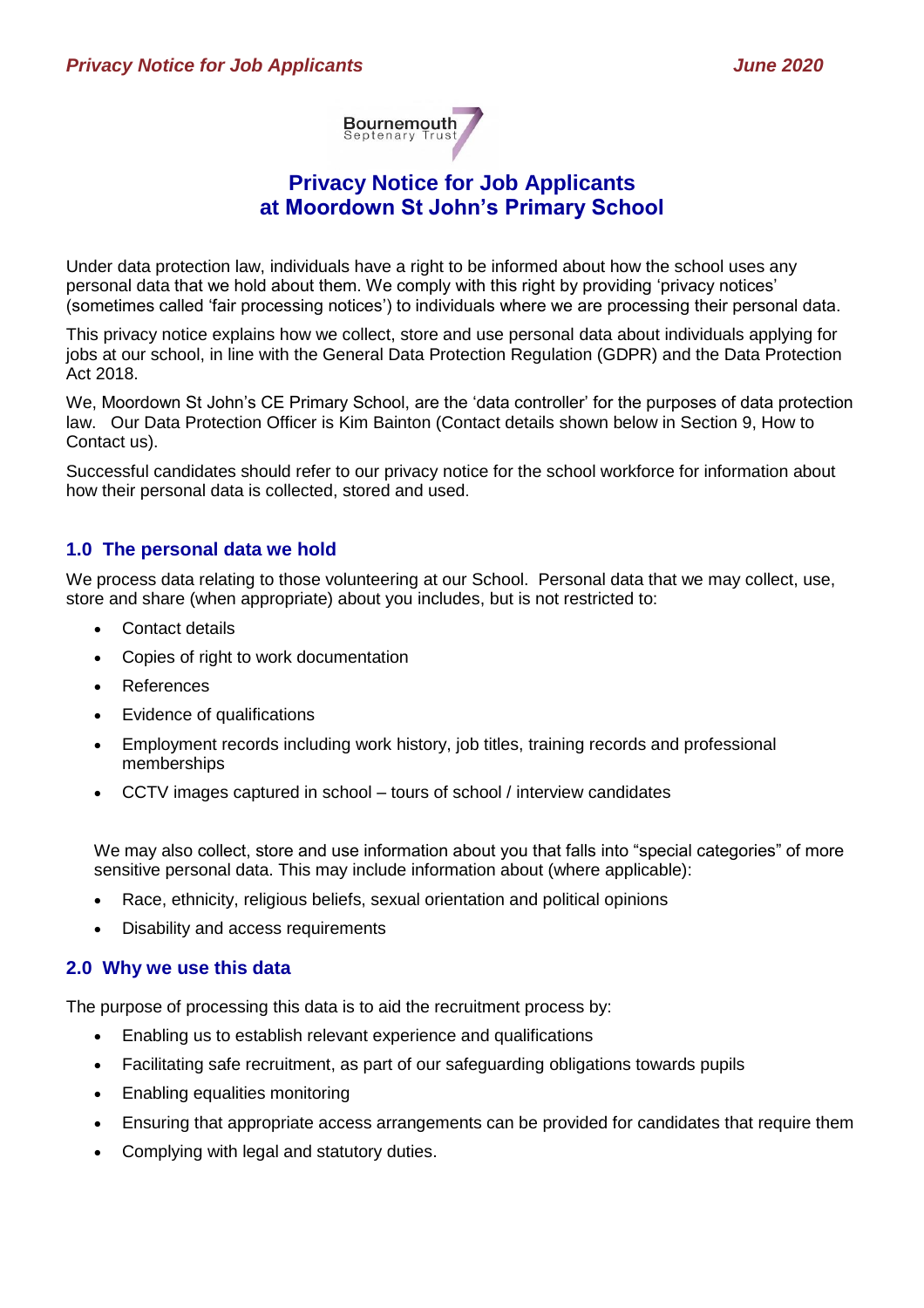### *Privacy Notice for Job Applicants June 2020*

## **3.0 Our lawful basis for using this information**

We only collect and use your personal data when the law allows us to. Most commonly, we process it where:

- We need to comply with a legal obligation
- We need to perform an official task in the public interest

Less commonly, we may also process your personal data in situations where:

- We have obtained consent to use it in a certain way
- We need to protect an individual's vital interests (protect their life)

Where you have provided us with consent to use your data, you may withdraw this consent at any time. We will make this clear when requesting your consent, and explain how you would go about withdrawing consent if you wish to do so.

Some of the reasons listed above for collecting and using your personal data overlap, and there may be several grounds which justify our use of your data.

We may also use sensitive personal data called "special category data" which requires more protection to keep it safe. This is often information you would not want to be widely known and is very personal to you. It includes:- race, ethnicity, religious beliefs, sexual orientation, political opinions, disability (to ensure accessibility and your safety).

We will take extra care of this data. The legal reason for us to collect and use this personal information is:

- to perform our statutory duties and it is required by law
- for reasons of public interest
- to protect an individual's vital interests.

### **4.0 Collecting this information**

While the majority of information we collect about you is mandatory, there is some information that can be provided voluntarily.

Whenever we seek to collect information from you, we make it clear whether you must provide this information (and if so, what the possible consequences are of not complying), or whether you have a choice.

#### **5.0 How we store this data**

Personal information that we collected as part of our recruitment process is stored/retained in accordance with our Records Retention Schedule/Records Management policy. A copy of this is available from the School Office or may be downloaded from the Data Protection/GDPR section of our website

When this information is no longer required, we will securely dispose of/delete your personal information in accordance with the above-mentioned records retention/management policy.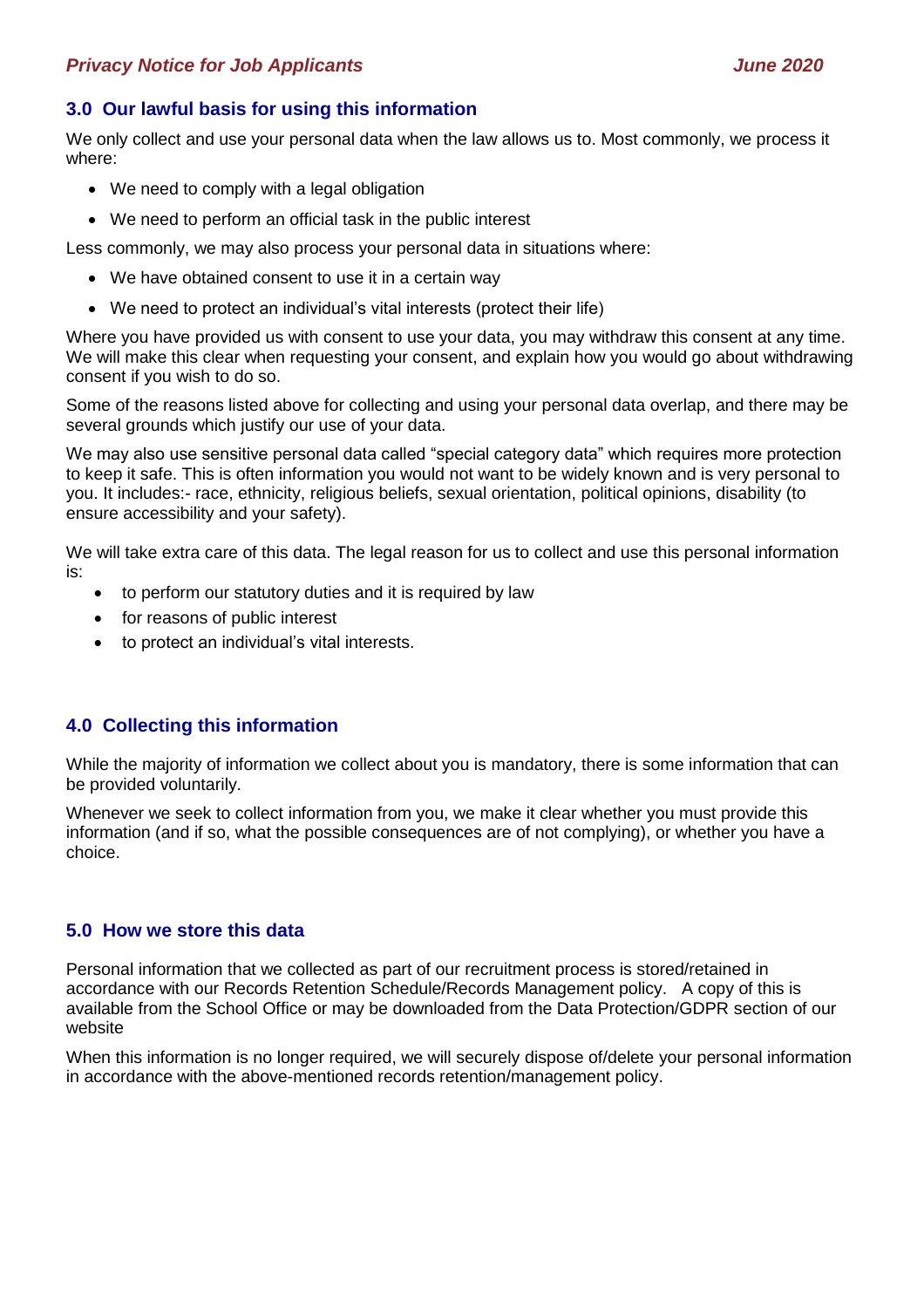### **6.0 Data sharing**

We do not share information about you with any third party without consent unless the law and our policies allow us to do so.

Where it is legally required, or necessary (and it complies with data protection law), we may share personal information about you with:

- *The Academy Trust – for monitoring of recruitment processes*
- *Our local authority – to meet our legal obligations to share certain information with it, such as shortlists of candidates for a Headteacher position.*
- *Suppliers and service providers – to enable them to provide the service we have contracted them for (such as HR/recruitment support)*
- *Professional bodies, advisors and consultants – such as for HR/recruitment support*
- *Employment and recruitment agencies – such as for the processing of DBS clearances*
- *NHS Track and Trace Covid 19 – to report on those in close contact with anyone who has tested positive for Covid-19 within the setting.*

As part of the statutory school inspection process, we are required to share information with our regulators, OfSTED and SIAMS (Statutory Inspection of Anglican and Methodist Schools). Information may also be shared with our auditors. Where possible such data is anonymised before sharing.

Occasionally we may share information with the Health and Safety Executive as part of our legal obligation to report certain accidents/incidents/near misses under RIDDOR (Reporting of Injuries, Diseases and Dangerous Occurrences Regulations).

#### **Data sharing with NHS Track and Trace – Covid-19**

The law on protecting personally identifiable information, known as the General Data Protection Regulation (GDPR), allows Public Health England to use the personal information collected by NHS Test and Trace Service.

Therefore if required to do so by the NHS Track and Trace Services, Moordown St John's Primary School will provide the contact details of all children and adults that have been in close contact with anyone that has tested positive for Covid-19 within the setting.

This is in accordance with Article 6(1)(e)of the GDPR *'processing is necessary for the performance of a task carried out in the public interest'.*

For more information please see the following government guidance. <https://www.gov.uk/guidance/nhs-test-and-trace-how-it-works#how-nhs-test-and-trace-service-works>

<https://contact-tracing.phe.gov.uk/help/privacy-notice>

### **6.1 Transferring data internationally**

Where we transfer personal data to a country or territory outside the European Economic Area, we will do so in accordance with data protection law.

### **7.0 Your rights: requesting access to personal data (Subject Access Request)**

Individuals have a right to make a 'subject access request' to gain access to personal information that the school holds about them.

If you make a subject access request, and if we do hold information about you, we will: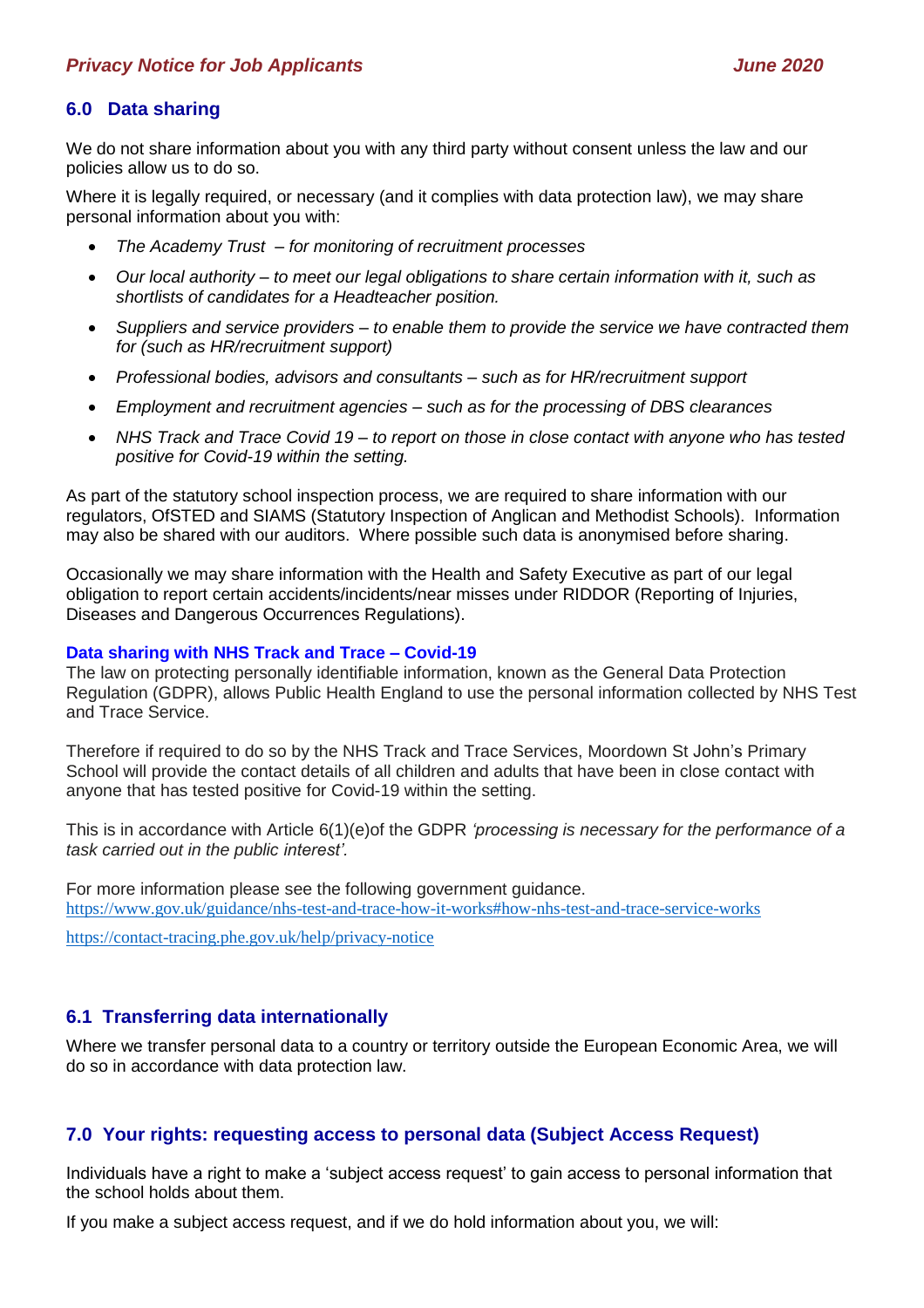## *Privacy Notice for Job Applicants June 2020*

- Give you a description of it
- Tell you why we are holding and processing it, and how long we will keep it for
- Explain where we got it from, if not from you
- Tell you who it has been, or will be, shared with
- Let you know whether any automated decision-making is being applied to the data, and any consequences of this
- Give you a copy of the information in an intelligible form

You may also have the right for your personal information to be transmitted electronically to another organisation in certain circumstances.

If you would like to make a request, please contact our Data Protection Officer.

## **7.1 Your other rights regarding your data**

Under data protection law, individuals have certain rights regarding how their personal data is used and kept safe. You have the right to:

- Object to the use of your personal data if it would cause, or is causing, damage or distress
- Prevent your data being used to send direct marketing
- Object to the use of your personal data for decisions being taken by automated means (by a computer or machine, rather than by a person)
- In certain circumstances, have inaccurate personal data corrected, deleted or destroyed, or restrict processing
- Claim compensation for damages caused by a breach of the data protection regulations

To exercise any of these rights, please contact our data protection officer.

### **8.0 Complaints**

We take any complaints about our collection and use of personal information very seriously.

If you think that our collection or use of personal information is unfair, misleading or inappropriate, or have any other concern about our data processing, please raise this with our Data Protection Lead in the first instance; contact details are shown in Point 9 below.

#### **To make a complaint, please contact our Data Protection Officer, contact details are shown in Point 9 below**.

Alternatively, you can make a complaint direct to the Information Commissioner's Office, see Point 10.

### **9.0 How to contact us for further information**

If you would like further information or have a concern or complaint about how we are using your information, we would ask you to contact us:

Our school-based Data Protection lead is Nicky Armstrong (Admin & Personnel Manager) Telephone: 01202 527683 ext 202 Email [n.armstrong@st-johns.bournemouth.sch.uk](mailto:n.armstrong@st-johns.bournemouth.sch.uk) Nicky Armstrong, Moordown St John's CE Primary School, Vicarage Road, Bournemouth BH9 2SA